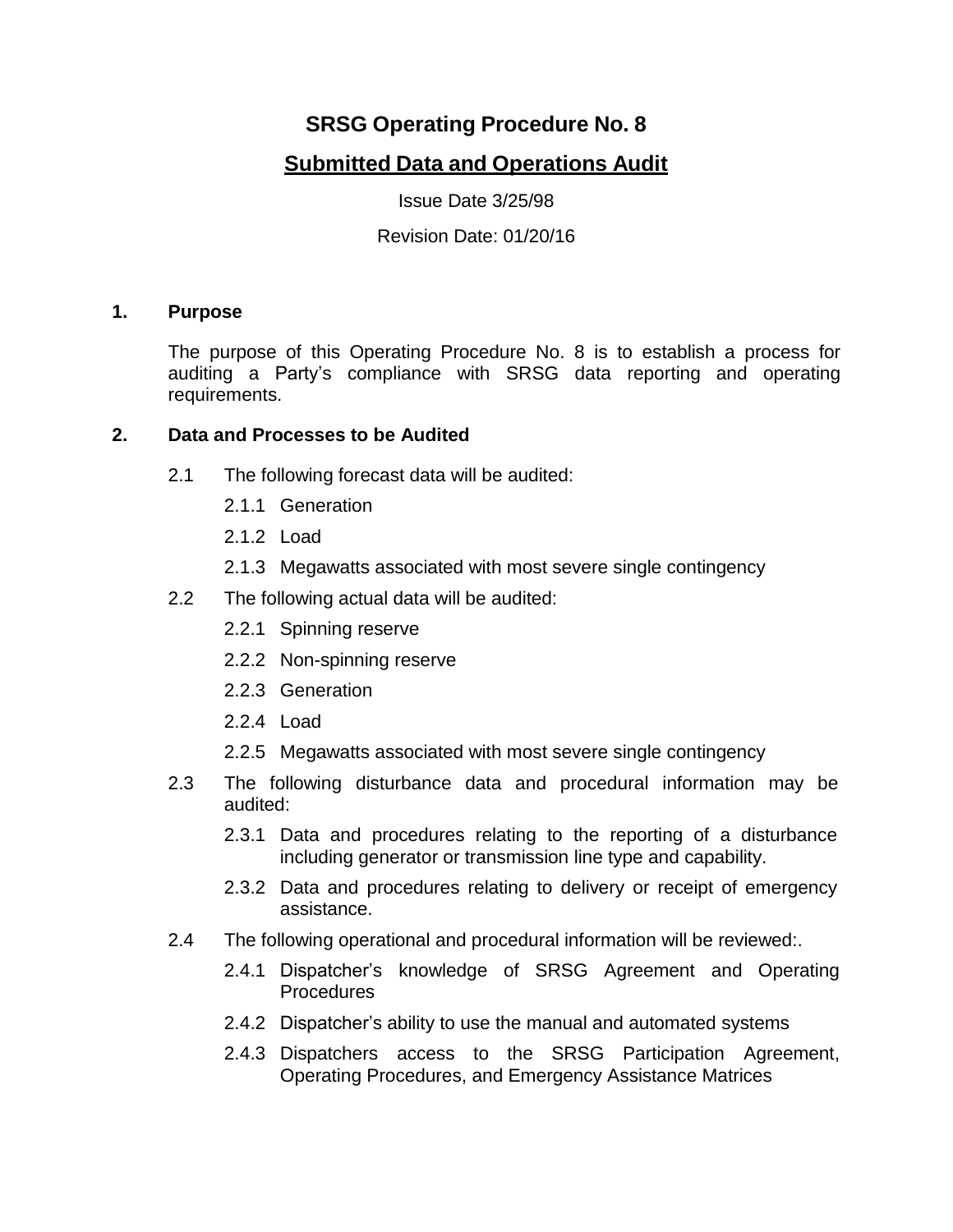- 2.4.4 Party's implementation method for calculating and integrating hourly data pertaining to spinning and non-spinning reserve
- 2.4.5 Party's energy transactions and contractual agreements affecting the amount of reportable reserves
- 2.4.6 Party's method of archiving reportable information
- 2.5 The audit team will review a minimum of 4 hours and a maximum of 8 hours of the Party's data, which are randomly selected from the previous month.
- 2.6 The audit team may audit up to 8 additional hours, if a data discrepancy is perceived, in order to gain confidence in the data or process being reported to the SRSG

#### **3. Frequency**

- 3.1 Each Party will be audited a minimum of once every 3 years or as otherwise agreed upon by the Operating Committee
- 3.2 A follow-up review may be conducted to ensure all pending items are corrected.
- 3.3 The Operating Committee will determine the audit schedule.
- 3.4 The SRSG Administrator will notify Parties 4 weeks prior to the date of their scheduled audit.

#### **4. Audit team**

- 4.1 The audit team will include the SRSG Administrator and one member designated by the Operating Committee. If the SRSG Administrator is an employee of the company being audited the Operating Committee shall designate a second member to participate in the audit.
- 4.2 The SRSG Administrator will serve as the team leader.
- 4.3 Members of the audit team cannot be employees of the Party being audited, with the exception of the SRSG Administrator.
- 4.4 Members of the audit team shall participate in no more than 2 audits per year, with the exception of the SRSG Administrator.

#### **5. Audit process**

- 5.1 The audit team will visit a site where an RSS terminal is located.
- 5.2 The following shall be completed prior to the site visit:
	- 5.2.1 The audit team shall provide the Party a list of the hours being audited at least 15 business days prior to the site visit.
	- 5.2.2 The Party shall complete audit spreadsheets for each hour being audited, which will list all data required to calculate a Party's forecast and actual data.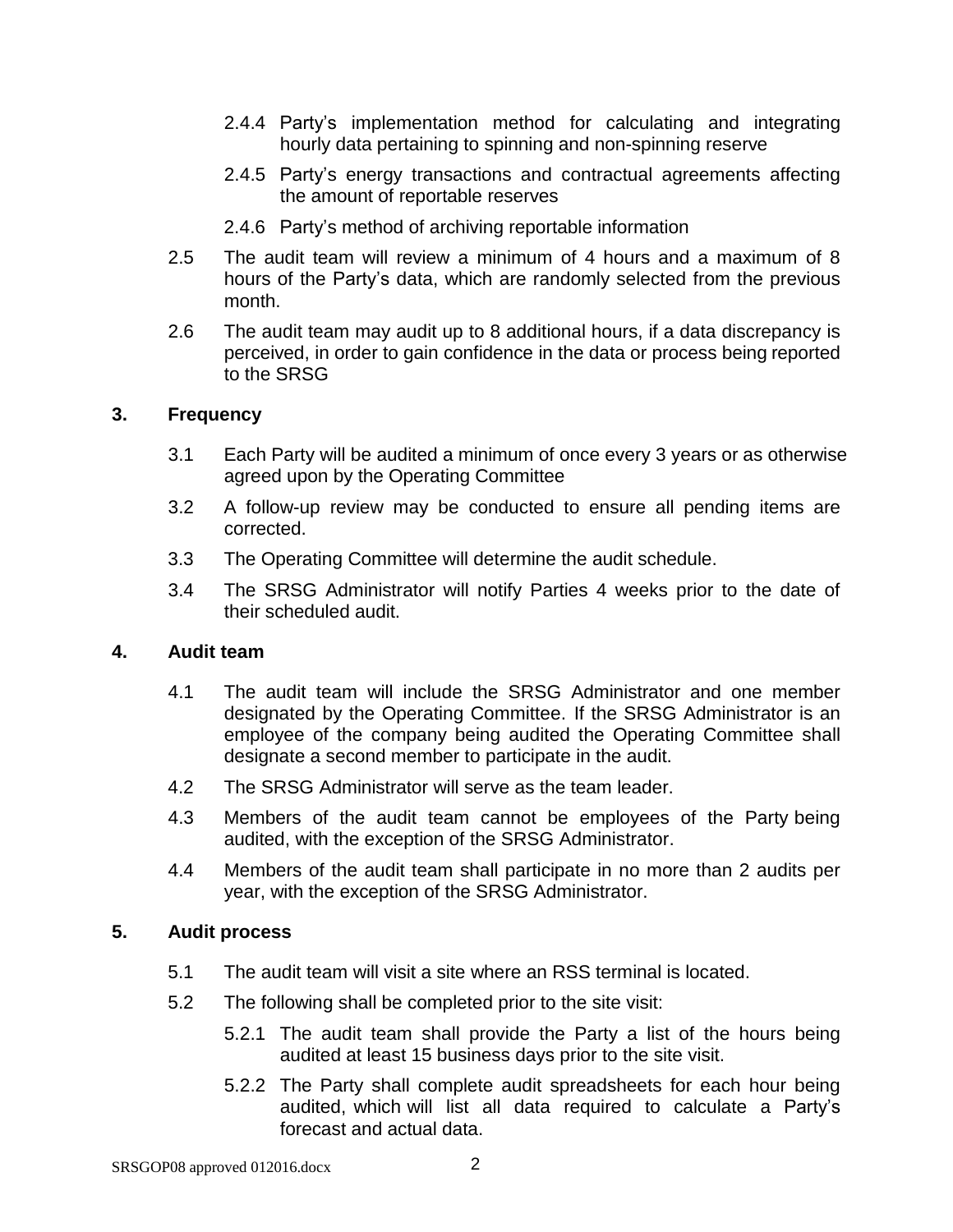- 5.2.3 The Party shall return the audit spreadsheets to the SRSG Administrator at least 5 business days prior to the site visit.
- 5.2.4 The SRSG Administrator shall review the audit spread sheets submitted and enter RSS data in order to calculate all values listed in Sections 2.1 and 2.2. This information shall be shared with the audit team.
- 5.3 The following shall be completed during the site visit:
	- 5.3.1 The audit team's site visit to the Party shall be limited to 1 day
	- 5.3.2 The Party shall make available to the audit team the Operating Committee representative or designee, a dispatcher, and all necessary support in securing the data necessary to perform the audit.
	- 5.3.3 The SRSG Administrator shall use an audit checklist as a guide to ensure all necessary data is collected, and to ensure that audits are administered consistently to all Parties.
	- 5.3.4 The SRSG Administrator shall compare all resources listed on the audit spreadsheet against the criteria listed in Operating Procedure 1 Resource Reserve Qualification.
	- 5.3.5 The audit team shall discuss the audit's preliminary findings and action items with the Party's representatives prior to concluding the site visit.
- 5.4 The following shall be completed after the site visit:
	- 5.4.1 The audit team shall send a preliminary audit report, including a summary of discrepancies, to the Party within 10 business days after the conclusion of the site visit.
	- 5.4.2 Within 10 business days after receiving the audit report, the Party may provide written comments, including a rebuttal to the report's findings and proposed or implemented solutions to discrepancies described in the report to the SRSG Administrator.
	- 5.4.3 The SRSG Administrator shall include the Party's response into the audit report.
	- 5.4.4 The SRSG Administrator shall place all action items into an action items log for the purpose of monitoring and clearing action items.

### **6. Audit report review and approval**

- 6.1 The audit team shall complete the final report within 30 business days of the site visit and submit the report to the Operating Committee.
- 6.2 The Operating Committee shall review the audit report, discrepancies listed, and the Party's intended actions to solve the discrepancies.